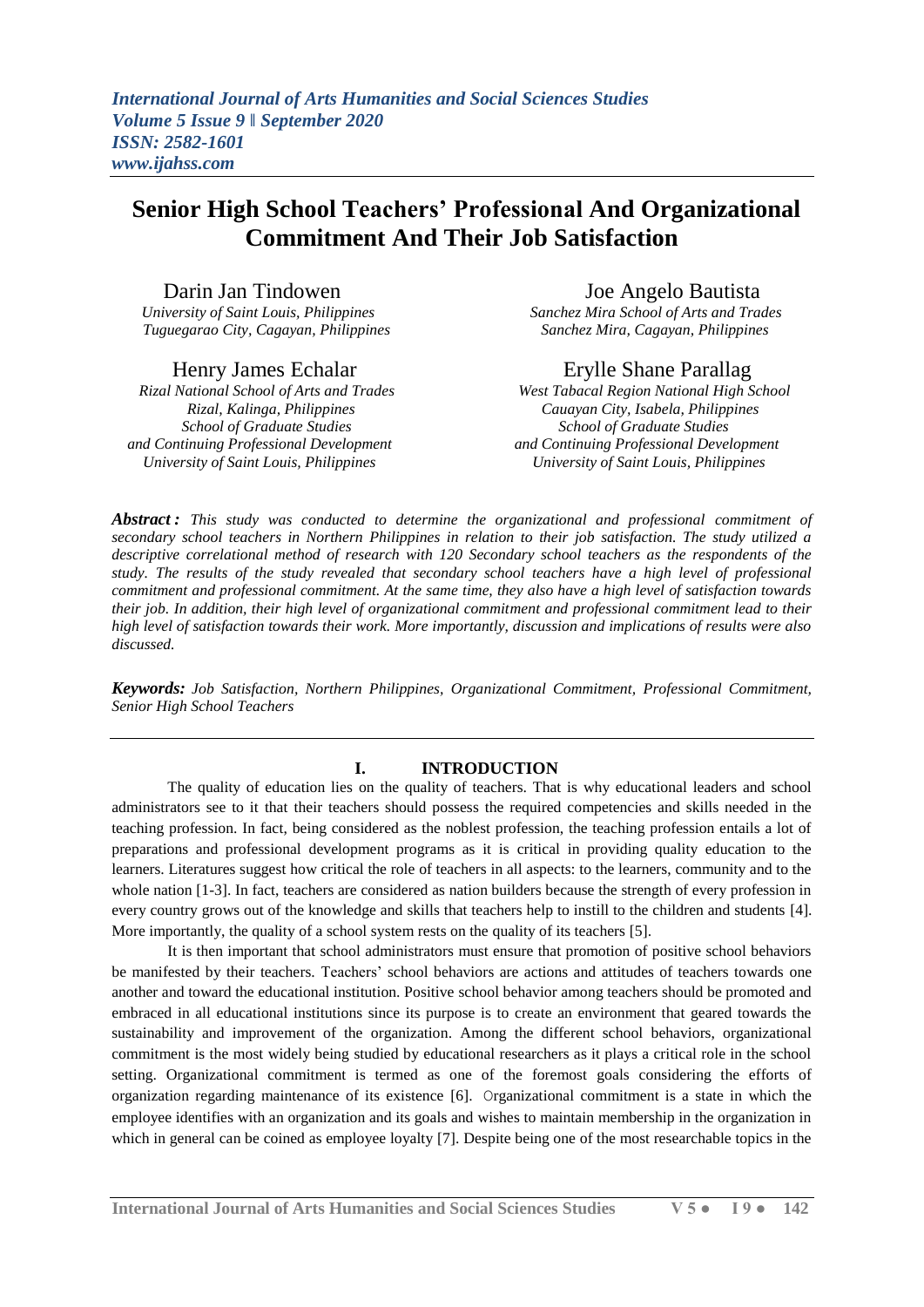education, still results of different studies offer conflicting results and implications [8-11]. Hence, the need study this school behavior is still important nowadays and should be given outmost consideration.

Meanwhile, professional commitment is one of the least explored school behaviors in educational research. The concept of professional commitment has been studied with technical and professional personnel in occupational setting, but little attention had been given in studying commitment relevant to the teaching profession [12-13]. Professional commitment refers to the measure of strength of the employees' identification with the goals and values of their profession, having strong faith in it and showing considerable effort to continue in the membership of the profession [14]. In addition, the concepts of professional commitment for teachers are considered as a deep and profound value of emotional intelligence which is in allusion with the goals of a group or organization and applying oneself completely for a cause [15].

These two important school behaviors of teachers play a very vital role in the success of every educational institution. Quality teachers can be developed if they are really committed to their teaching profession and also committed to their organization. Based on the different literatures, these two behaviors are very important in any educational institution since the nobleness of the teaching profession and the delivery of quality instruction depend on the dedication of teachers to the ministry of teaching [16-18]. Furthermore, literatures also suggest and recommend that studies on school behaviors should be also be assessed if it has either positive or negative effects on teachers' school outcomes [19-20]. And one of the school outcomes that needs to be measured is their job satisfaction. Job satisfaction is considered an integral part of the organization to maintain quality, development, and sustainability.

This study was conducted to address the different gaps presented above with regards to school behaviors and school outcomes. In this study, school behaviors such as organizational commitment and professional commitment were considered and its effects to school outcomes which is job satisfaction. Secondary school teachers in Northern Philippines were considered since limited studies had been conducted looking into these variables among teachers in the senior high school. There is a dearth of literatures looking into the organizational commitment, professional commitment and job satisfaction among senior high school teachers in the Philippines since Senior High School has just started in the Philippine Educational system.

#### *Research Objectives:*

This study was conducted to determine the organizational and professional commitment of senior high school teachers in Northern Philippines and their job satisfaction. Specifically, it tries to answer the following objectives:

- A. To describe the profile of the respondents along sex, age, civil status, highest educational attainment, number of years in teaching, field of specialization and employment rank;
- B. To determine the organizational commitment of the respondents along affective organizational commitment, continuance organizational commitment and normative organizational commitment.
- C. To determine the professional commitment of the respondents along teacher professionalism commitment and professional commitment to teaching work;
- D. To determine the job satisfaction of the respondents along school policy, nature of work, school administrator-teacher relationship, and working conditions;
- E. To identify significant relationship between teacher's organizational and professional commitment and their job satisfaction.

#### *Organizational Commitment:*

Organizational commitment is termed as one of the foremost goals considering the efforts of organization regarding maintenance of its existence [6]. Organizational commitment indicates that the employee's emotional affection to, association with and attachment with his organization [24]. Further, organizational commitment is a state in which the employee identifies with a particular organization and its goals, and wishes to maintain membership in the organization in which in general can be coined as employee

**International Journal of Arts Humanities and Social Sciences Studies V 5 ● I 9 ● 143**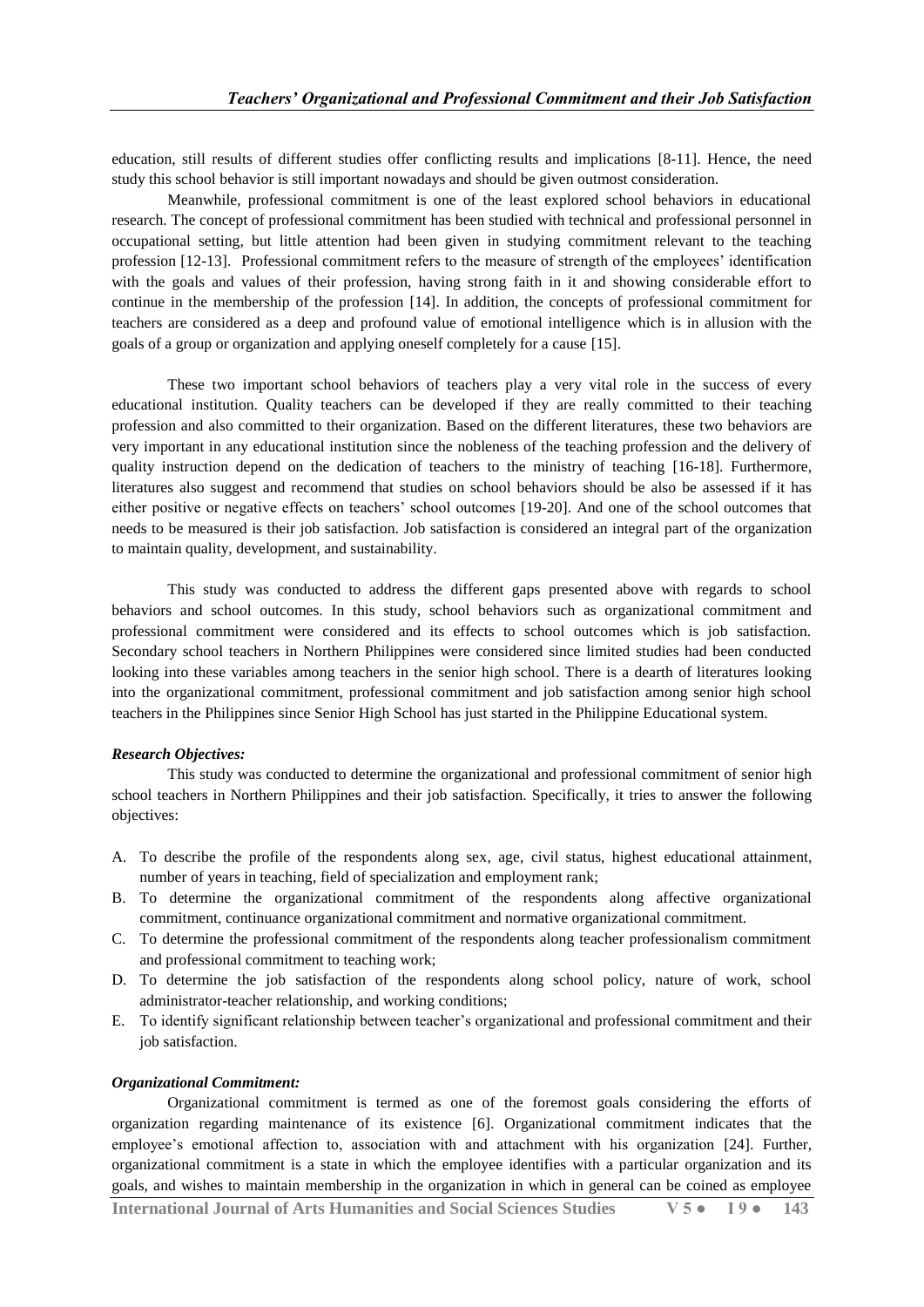loyalty [7]. In general, it refers to the employees' attachment to identification with and involvement in an organization. It is generally considered as three dimensional construct comprising of affective commitment, continuance commitment and normative commitment.

## *Dimensions of Organizational Commitment [25]:*

a. *Affective commitment*. This refers to the teacher's emotional attachment to identification and involvement in the organization.

b. *Continuance commitment*. This refers to the awareness of the costs associated with leaving the organization. c. *Normative commitment.* This reflects the teacher's feeling of obligation to continue employment with the organization.

#### *Professional Commitment*

The concept of professional commitment has been studied with technical and professional personnel in occupational setting but little attention had been given in studying commitment relevant to the teaching profession [21]. Professional commitment may refer to promise. It also depicts the firm and not changing orientation in support of one's belief in his/her principle [22]. Professional commitment refers to the measure of strength of the employees' identification with the goals and values of their profession, having strong faith in it and showing considerable effort to continue in the membership of the profession [23].

#### *Dimensions of Professional Commitment:*

a. *Teacher Professionalism Commitment*. This refers to the commitment of the teacher to the teaching profession.

b. *Professional Commitment to Teaching Work*. This refers to the commitment of the teacher to do the demands of the teaching profession.

## *Job Satisfaction*

Job satisfaction is a positive or pleasant emotional state resulting from a person's appreciation of his/her own job or experience. Further, it is a measurement of an individual emotional feelings shaped as response from job [26]. It cannot be seen, but can only be inferred therefore it is more of internal state associated with personal feeling of achievement [27]. It is also viewed as a pleasurable or positive emotional state resulting from the appraisal of one's job or job experiences, the degree to which employees have a positive affective orientation toward employment by the organization, and the favorableness or unfavorableness with which workers view their job [28].

## *Dimensions of Job Satisfaction:*

- a. *School Policy*. This refers to the rules and guides formulated by the school administration to govern actions in the school and are intended to achieve specific objectives.
- b. *Nature of Work*. This refers to the work where the teacher is assigned. This also includes teacher's responsibilities, functions and obligations of teachers.
- c. *School Administrator-Teacher Relationship*. This refers to the harmonious relationship between school administrators and teachers.
- d. *Working Conditions*. This refers to the physical characteristics of the work environment that can hinder or improve teacher's teaching and work performance.

## **II. METHOD**

## 1. Research Design

This study utilized a quantitative type of research employing descriptive-correlational method of research to determine the relationship between professional and organizational commitment and senior high school teacher's job satisfaction.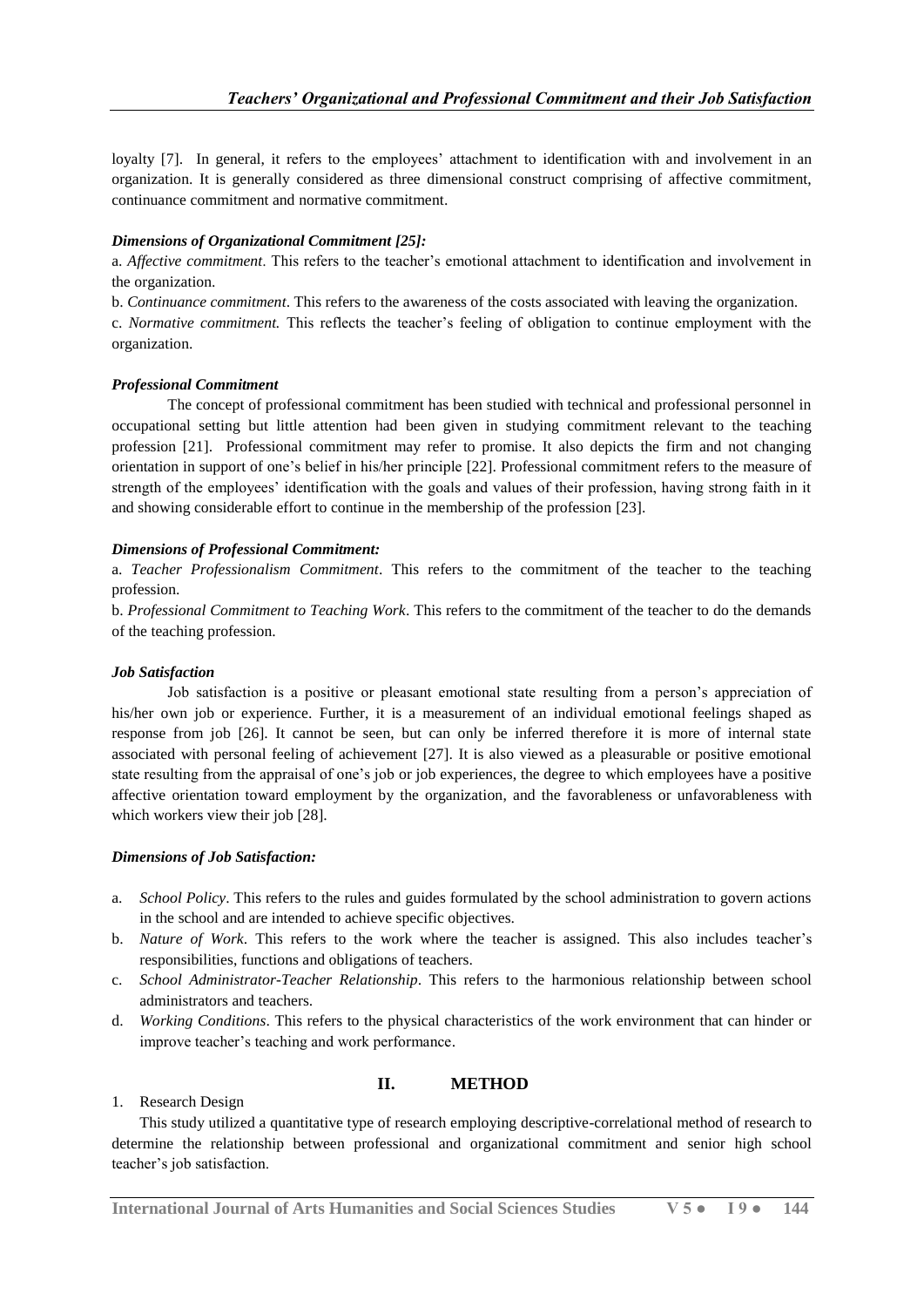# 2. Respondents of the Study

The respondents of the study are the Senior High School teachers of Five Secondary Schools in Northern Philippines.

# 3. Research Instruments

*Instrument for Organizational Commitment*. Organizational commitment was measured using the Organizational Commitment Questionnaire developed and modified by Allen and Meyer (2004) [25]. Organizational commitment is composed of three dimensions which are affective, normative, and continuance organizational commitment. The tool consisted of 24 items which were answered on a 4-point scale (scored from  $4 =$  strongly agree to  $1 =$  strongly disagree).

*Instrument for Professional Commitment*. Professional commitment was measured using a 15-item questionnaire modified by Ibrahim and Iqbal [27]. The questionnaire consists of two dimensions: (1) Teaching professionalism (5 items) which was based on McMahon and Hoy's (2009) [30] professionalism in teaching and (2) commitment of teaching work (10 items) developed based on Lodahl and Kejner's Scale (1965) [31] on professional commitment. A 4-point scale was used (scored from  $4 =$  strongly agree to  $1 =$  strongly disagree) to determine the professional commitment of the respondents.

*Instrument for Job Satisfaction.* Job satisfaction was measured using a 26-item questionnaire modified by Candelario, Tindowen, Mendezabal and Quilang [29]. It has four indicators: school policy (12 items), nature of work (4 items), supervisor-employee relationship (5 items), and working conditions (5 items). A 4-point scale was used (scored from  $4 =$  strongly agree to  $1 =$  strongly disagree) to determine the job satisfaction of the respondents.

#### 4. Data Gathering Procedure

This study employed a systematic approach in data gathering. All communications were addressed to proper authorities. After approval of the conduct of the study, the researchers went to the target respondents for the data gathering. The respondents answered the survey then analysis and tabulation followed after the gathering of data. Ethical considerations were employed by the researchers such as keeping the confidentiality and anonymity of the respondents and avoiding biases especially in the analysis of data.

## 5. Data Analysis

The following statistical tools were used to analyze the gathered data:

Frequency and percentage were used to describe the profile of the respondents.

Weighted mean was used to determine the organizational commitment, professional commitment and job satisfaction of the respondents using the following scale and qualitative description:

|               | <b>Qualitative Description</b>   |                                |                             |  |
|---------------|----------------------------------|--------------------------------|-----------------------------|--|
| Range         | <b>Organizational Commitment</b> | <b>Professional Commitment</b> | .Iob<br><b>Satisfaction</b> |  |
| $3.50 - 4.00$ | Very High Level of Commitment    | Very High Level of Commitment  | Very Satisfied              |  |
| $2.50 - 3.49$ | High Level of Commitment         | High Level of Commitment       | Satisfied                   |  |
| $1.50 - 2.49$ | Low Level of Commitment          | Low Level of Commitment        | Less Satisfied              |  |
| $1.00 - 1.49$ | Very Low Level of Commitment     | Very Low Level of Commitment   | Not Satisfied               |  |

Pearson-R Product Correlation was used to determine significant relationship between teachers' organizational and professional commitment and their job satisfaction.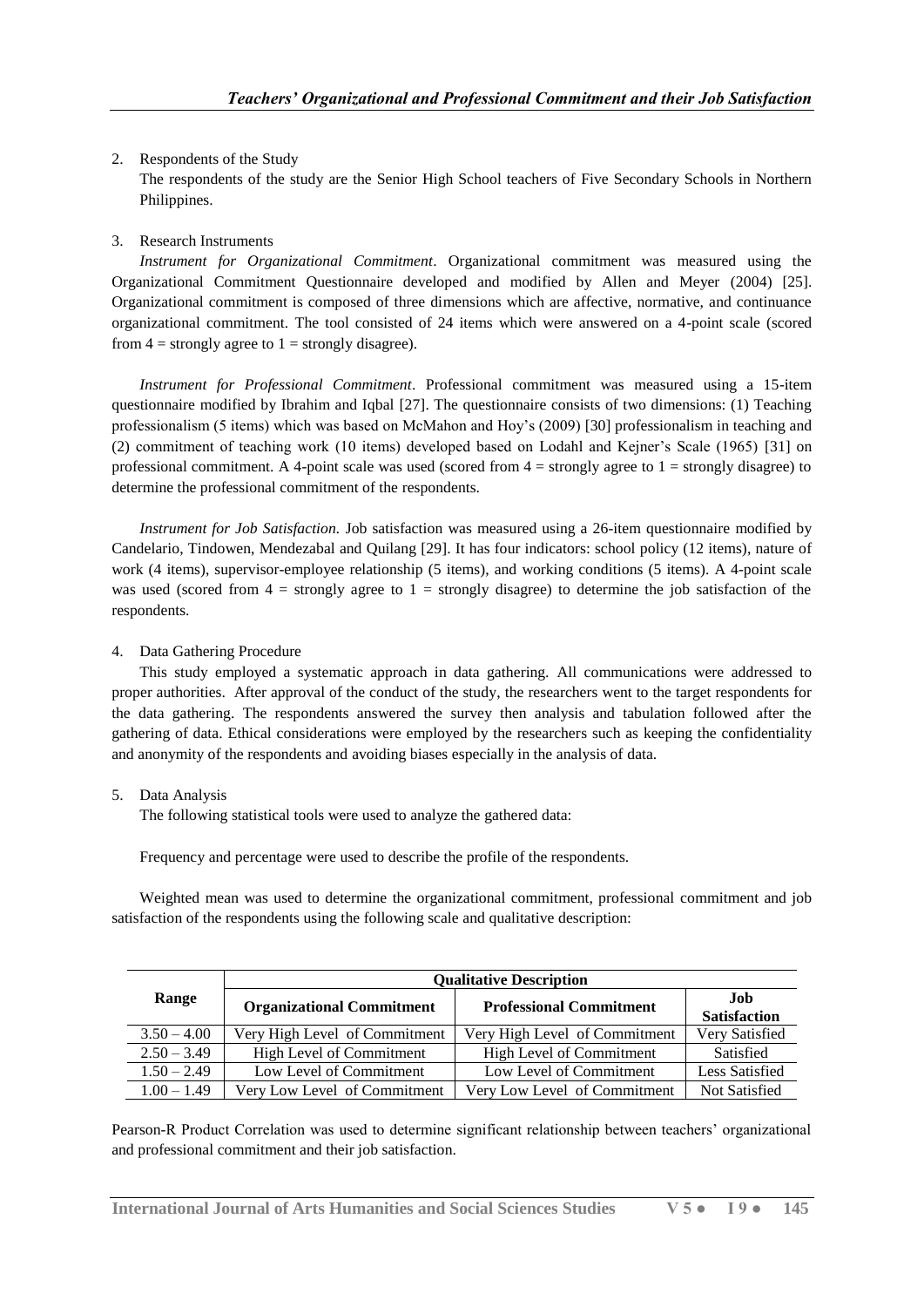### **III. RESULTS AND DISCUSSION**

| <b>Profile Variables</b>                        | Frequency (n=120) | Percentage        |
|-------------------------------------------------|-------------------|-------------------|
| <b>Sex</b>                                      |                   |                   |
| Male                                            | 45                | 37.50             |
| Female                                          | 75                | 62.50             |
| Age                                             |                   |                   |
| $21 - 30$ years old                             | 48                | 40.00             |
| $31 - 40$ years old                             | $\overline{32}$   | 26.66             |
| $41 - 50$ years old                             | 20                | 16.67             |
| 51 years old and above                          | 20                | 16.67             |
| <b>Civil Status</b>                             |                   |                   |
| Single                                          | 62                | 51.67             |
| Married                                         | 46                | 38.33             |
| Widow                                           | 12                | 10.00             |
| Number of Years in Teaching                     |                   |                   |
| Less than 5 years                               | $\overline{53}$   | 44.17             |
| $6 - 10$ years                                  | 50                | 41.67             |
| $11 - 15$ years                                 | 10                | 8.33              |
| 16 years and above                              | $\overline{7}$    | $\overline{5.73}$ |
| <b>Highest Educational Attainment</b>           |                   |                   |
| Bachelor's Degree Holder                        | 65                | 54.17             |
| Master's Degree Holder                          | 45                | 37.50             |
| Doctorate Degree Holder                         | 10                | 8.33              |
| Field of Specialization                         |                   |                   |
| Languages                                       | 28                | 23.33             |
| Mathematics and Computing Sciences              | 24                | 20.00             |
| Science, Health and Allied Disciplines          | 24                | 20.00             |
| Social Sciences and Philosophy                  | 20                | 16.67             |
| Music, Arts and Physical Education              | 16                | 13.33             |
| Information Technology and Vocational Education | 8                 | 6.67              |
| <b>Employment Rank</b>                          |                   |                   |
| Teacher II                                      | 65                | 54.17             |
| Teacher III                                     | 43                | 35.83             |
| <b>Master Teacher</b>                           | 12                | 10.00             |

#### Table 1. Profile of the Respondents

Table 1 presents the profile of the respondents. It can be shown from the results that there are female respondents than male respondents in the current study. It can mean that until today, the teaching profession is still a female-dominated profession. Meanwhile, majority of the respondents are 40 years old and below. It can be implied that the teaching profession now is being dominated mostly by young and middle-age professionals. Almost half of the respondents are single. In addition, most of the respondents are already in the teaching profession in less than 10 years. Few teachers are already in the teaching profession for more than ten years. Half of the respondents are bachelor's degree holders. Meanwhile, a substantial number of respondents already obtained their post-graduate degrees. Along current educational level, there are more respondents teaching in the junior high school than in the senior high school. Furthermore, respondents vary according to their field of disciplines which include languages, mathematics and computing sciences, science and health and allied sciences, social sciences and philosophy, music and arts including physical education, and information technology and vocational education. And finally, many of the respondents are currently Teacher II, followed by Teacher III and Master Teachers.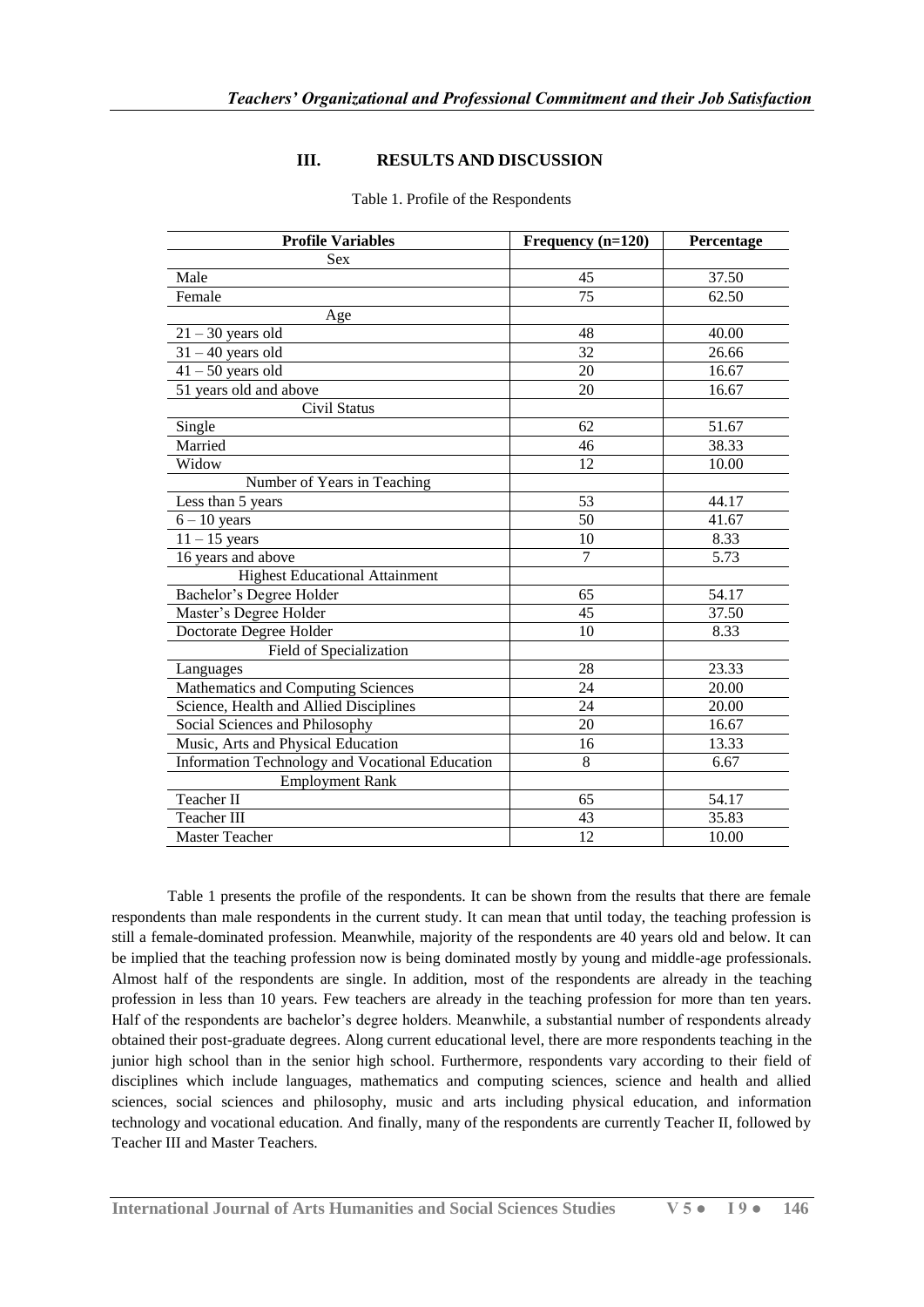| <b>Organizational Commitment</b>      | Mean | <b>Qualitative Description</b>  |
|---------------------------------------|------|---------------------------------|
| Affective Organizational Commitment   | 3.52 | Very High Level of Commitment   |
| Continuance Organizational Commitment | 3.45 | High Level of Commitment        |
| Normative Organizational Commitment   | 3.25 | High Level of Commitment        |
| <b>Category Mean</b>                  | 3.41 | <b>High Level of Commitment</b> |

| Table 2. Organizational Commitment of Secondary School Teachers |  |  |
|-----------------------------------------------------------------|--|--|
|                                                                 |  |  |
|                                                                 |  |  |

Table 3 shows the organizational commitment of senior high school teachers. It can be shown from the results that the respondents have a very high level of affective organizational commitment. This means that teachers are emotionally attached to their present organization, hence it developed on them identification and involvement to their organization. This result coincides with previous studies conducted regarding affective organizational commitment [18] [32-33]. Hence, secondary school teachers are very happy to spend their rest of their career with their current institution. At the same time, they consider their organization as their family. Previous study would entail that the high level of affective organizational commitment among teachers is due to their current organizational and school culture. School culture plays a very important role on the reason for teachers to stay in the organization [17]. Meanwhile, in terms of the continuance commitment of teachers, it can be seen from the table that their commitment is high. This means that for them, it is very hard to leave their organization because of some circumstances. This involves the cost of leaving the organization in the present time due to the effects of the COVID-19 pandemic and at the same time, they might have little opportunities to look in other work and jobs. Hence, teachers remain in the organization because they cannot afford to leave, and they are afraid of the economic and social losses they would incur if they will leave the organization. And finally, teachers have also a high level of normative organizational commitment. This means that teachers opt not to leave the organization because they believe that they have obligations that they need to fulfill in their respective institutions. Previous literature shows teachers tend to stay in the organization due to strong cultural and familial ethics which constitutes to normative organizational commitment [34]. In general, teachers have a high level of organizational commitment. The findings coincide with the results of previous studies revealing the same level of organizational commitment.

Table 3. Professional Commitment of Secondary School Teachers

| <b>Professional Commitment</b>            | Mean | <b>Qualitative Description</b>  |
|-------------------------------------------|------|---------------------------------|
| <b>Teacher Professionalism Commitment</b> | 3.08 | High Level of Commitment        |
| Professional Commitment to Teaching Work  | 3.15 | High Level of Commitment        |
| <b>Category Mean</b>                      | 3.12 | <b>High Level of Commitment</b> |

Table 3 shows the professional commitment of senior high school teachers. It can be gleaned from the results that teachers have high level of teacher professionalism commitment. This means that teachers choose to be teachers in their own accord and they feel proud of it. Also, they believe that the values of teaching profession are very important and their desire to continue teaching is still evident despite the fact that there will be low economic return. The findings imply that the respondents already identify themselves to the teaching profession and already accept the values of the profession. On the other hand, the table also reveals that teachers have high level of professional commitment to teaching work. This means that teachers already have their convictions with the demands of their profession. This may mean also that they are already aware of their own responsibilities as teachers, hence they have now the commitment to do these certain responsibilities. And as an effect, because of their high level of commitment, they are now satisfied with teaching to their students and can accomplish their tasks with enthusiasm and enjoyment. In summary, teachers have a high level of professional commitment.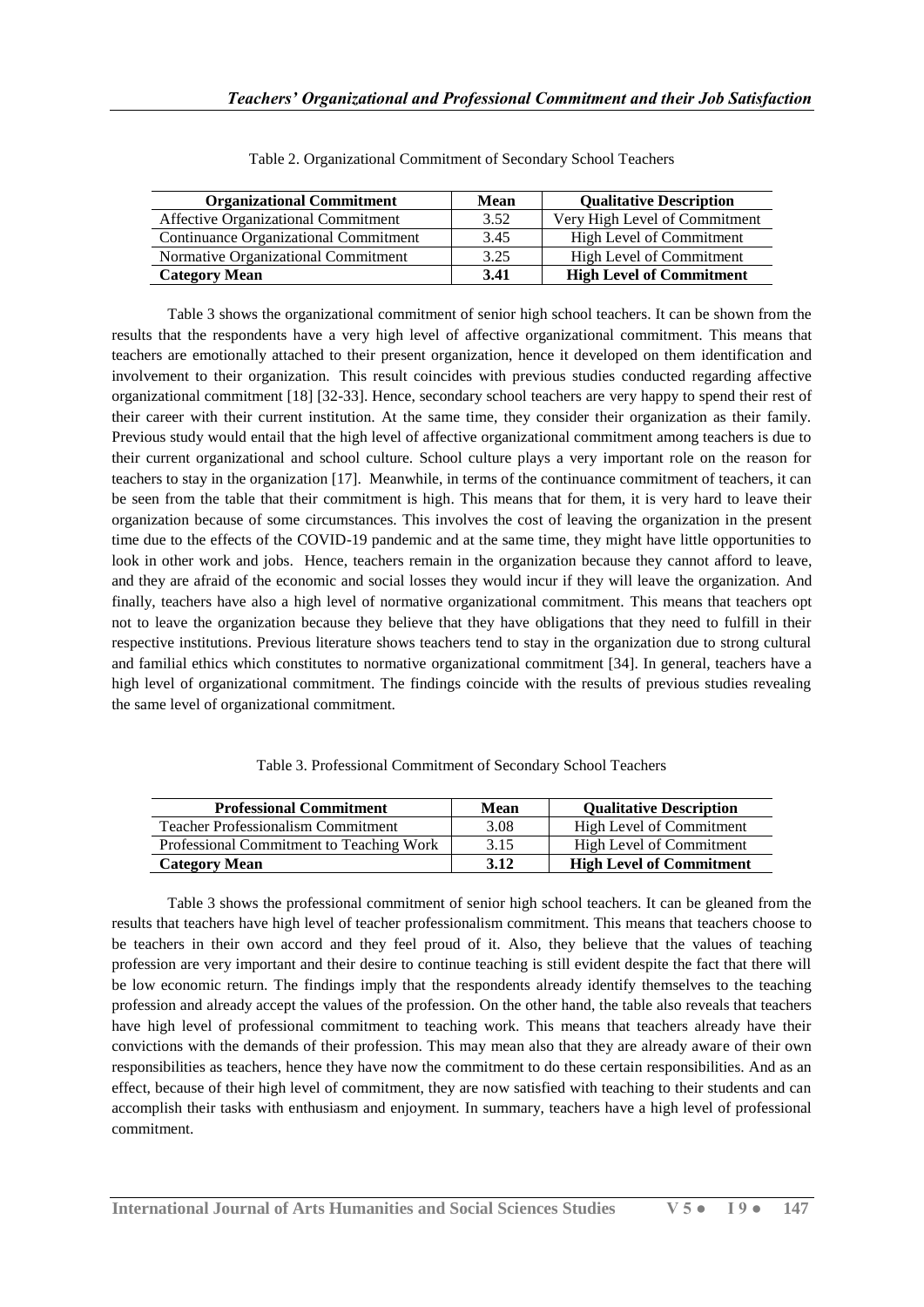| <b>Job Satisfaction</b>                     | <b>Mean</b> | <b>Qualitative Description</b> |
|---------------------------------------------|-------------|--------------------------------|
| School Policy                               | 3.47        | <b>Highly Satisfied</b>        |
| Nature of Work                              | 3.52        | Very Highly Satisfied          |
| School Administrator - Teacher Relationship | 3.60        | Very Highly Satisfied          |
| <b>Working Conditions</b>                   | 3.25        | <b>Highly Satisfied</b>        |
| <b>Category Mean</b>                        | 3.46        | <b>Highly Satisfied</b>        |

Table 4. Job Satisfaction of the Respondents

Table 4 shows the job satisfaction of senior high school teachers. It can be shown from the results that specifically, teachers are very highly satisfied along nature of work and school administrator-teacher relationships. Along nature of work, teachers believe that their work give them enjoyment challenges and fulfillment. At the same time, they also have avenues to apply adequately the knowledge that they learned from their formal education and other continuous professional development activities to their work assignment. At the same time, their current work does not prevent them to grow in their profession. Results of previous studies revealed that the high satisfaction on the nature of work especially among teachers create a positive school culture since teachers know their boundaries and know their limitations [35-37]. At the same time, a substantial number of studies also affirm that high satisfaction to this aspect leads to higher teacher's efficacy in teaching which leads to students' higher academic achievement. Meanwhile, along school administrator – teacher relationships, the respondents believe that they have a harmonious relationship with their superiors. Teachers' assessment of the status accorded their school administrators by the organization, and therefore the teachers' belief that school administrators support also support, would increase with teachers' assessments concerning the organization's positive valuation of the school administrator's contribution. Furthermore, school supervisors play an important role in structuring the work environment and providing information feedback to teachers and as a consequence, supervisor behaviors have an impact on the affective reactions of the members [38]. Further, having a good relationship and support with school administrators would entail increased job satisfaction and organizational identification among teachers [11]. Meanwhile, the table shows that respondents are highly satisfied along school policy and working conditions. Along school policy, teachers believe that they are given equal opportunities to attend professional development activities such as workshops and training. At the same time, they also believe that the school and the department have fair and consistent standards and methods in terms of teacher's evaluation and assessment, promotion in rank, other work-related evaluations. Also, they are satisfied with the current salaries, compensations and benefits that receive. Meanwhile, along working conditions, teachers are satisfied with their current experience of their physical work environment such as ventilation, availability of supplies and educational materials for teaching and learning, cleanliness and orderliness of the school, and adequate educational facilities and equipment to further improve the teaching and learning process. The results of the study coincide with the results of previous literatures stressing the high level of job satisfaction of teachers [17] [39-40]. In general, teachers have a high level of satisfaction towards their job.

Table 5. Significant Relationship between Organizational and Professional Commitment and Respondent's Job Satisfaction

| Variables                                      | <b>Pearson-R</b> | <b>P-Value</b> |  |  |
|------------------------------------------------|------------------|----------------|--|--|
| Organizational Commitment and Job Satisfaction | .866             | $.000*$        |  |  |
| Professional Commitment and Job Satisfaction   | .525             | $.000*$        |  |  |
| $\cdots$                                       |                  |                |  |  |

*\*significant at .05 level*

Table 5 presents the significant relationship between organizational and professional commitment and the respondent's job satisfaction. It can be shown from the table there is a positive significant relationship between organizational commitment and job satisfaction among secondary school teachers. This means that the higher the organizational commitment of teachers, the more they are satisfied to their job. The findings coincide with the results of previous studies looking into the strong relationship with these two organizational behaviors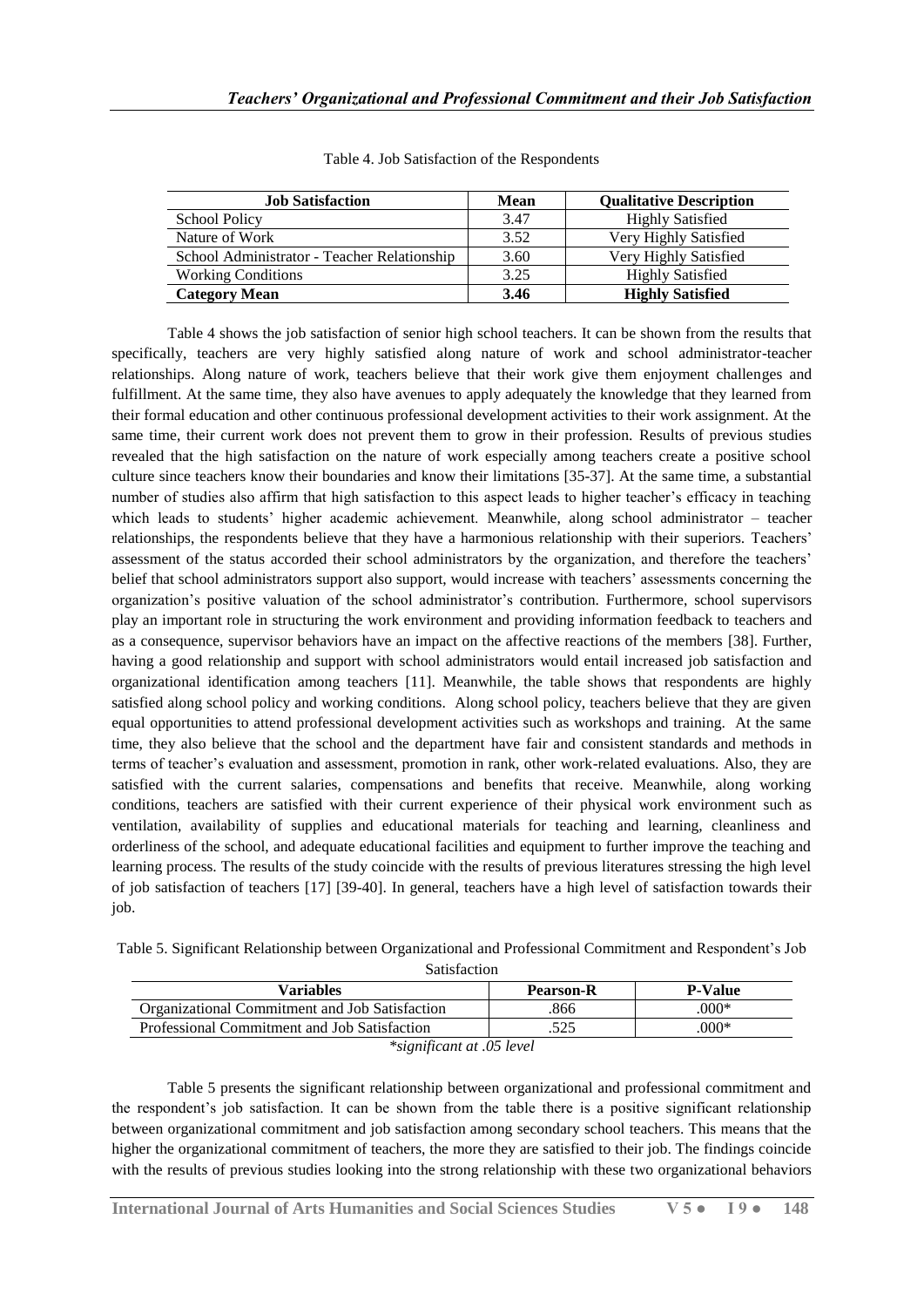[41-42]. Meanwhile, it is also revealed that there is a positive significant relationship between professional commitment and teachers' job satisfaction. This means that teachers who are more committed to the teaching profession have a higher satisfaction to their job. Literatures stress that commitment to the profession plays a very vital role to the satisfaction of the employee [43-44].

#### **IV. CONCLUSION**

The study concludes that senior high school teachers with high level of organizational commitment and professional commitment have high level of satisfaction to their work. The results of the study have the following implications and recommendations:

First, the study provides a big picture of the current status of senior high school teachers in selected schools in Northern Philippines. With their high level of organizational and professional commitment, teachers have the high tendency to be committed to their current institution and at the same time, a high probability not leave the teaching profession. With their high levels of commitment, the Department of Education (DepEd) and school administrators should ensure that that teachers' high level of commitment be sustained. The Department and the school should develop more activities and engagement activities that promote higher levels of commitment both in the institution and in the profession.

Secondly, the study also reveals high level of satisfaction of teachers towards their job. However, despite its high level of satisfaction, still teachers have problems and issues with regards to their current work conditions. With this, the Department of Education (DepEd) should consider the different issues of teachers with regards to their working conditions to be addressed.

Third, since the study was also conducted among selected senior high schools in Northern Philippines, other future researchers may also try to replicate the present study as to cover other institutions and senior high schools not covered by the study. In this way, the general views of teachers with regards to their organizational and professional commitment and their job satisfaction will be totally revealed.

In addition, another extension of this study is to look into other organizational behaviors of teachers such as citizenship and institutional image, job involvement, work spirituality and organizational culture be assessed as to reveal what specific organizational behaviors really have positive effects to teachers' job satisfaction.

#### **REFERENCES**

- [1] Callaghan, Noelene, and Matt Bower. "Learning through social networking sites–the critical role of the teacher." Educational Media International 49.1 (2012): 1-17.
- [2] Weinstock, Michael, Avi Assor, and Galia Broide. "Schools as promoters of moral judgment: the essential role of teachers' encouragement of critical thinking." *Social Psychology of Education* 12.1 (2009): 137-151.
- [3] Leu, Elizabeth. "The Role of Teachers, Schools, and Communities in Quality Education: A Review of the Literature." *Academy for Educational Development* (2005).
- [4] Goode, Joanna. "If you build teachers, will students come? The role of teachers in broadening computer science learning for urban youth." *Journal of Educational Computing Research* 36.1 (2007): 65-88.
- [5] Adegbesan, Sunday O. "Establishing quality assurance in Nigerian education system: Implication for educational managers." *Educational research and Reviews* 6.2 (2011): 147-151.
- [6] Yavuz, Mustafa. "The effects of teachers perception of organizational justice and culture on organizational commitment." *African Journal of Business Management* 4.5 (2010): 695-701.
- [7] Robbins, Stephen P., Timothy A. Judge, and Bruce Millett. *OB: the essentials*. Pearson Higher Education AU, 2015.
- [8] Filstad, Cathrine. "Organizational commitment through organizational socialization tactics." *Journal of Workplace Learning* (2011).
- [9] Stazyk, Edmund C., Sanjay K. Pandey, and Bradley E. Wright. "Understanding affective organizational commitment: The importance of institutional context." *The American Review of Public Administration* 41.6 (2011): 603-624.
- [10] Jo, Sung Jun, and Baek-Kyoo Joo. "Knowledge sharing: The influences of learning organization culture, organizational commitment, and organizational citizenship behaviors." *Journal of Leadership & Organizational Studies* 18.3 (2011): 353-364.
- [11] Nagar, Komal. "Organizational commitment and job satisfaction among teachers during times of burnout." *Vikalpa* 37.2 (2012): 43-60.
- [12] Lee, John Chi-kin, Zhonghua Zhang, and Hongbiao Yin. "A multilevel analysis of the impact of a professional learning community, faculty trust in colleagues and collective efficacy on teacher commitment to students." *Teaching and teacher education* 27.5 (2011): 820-830.